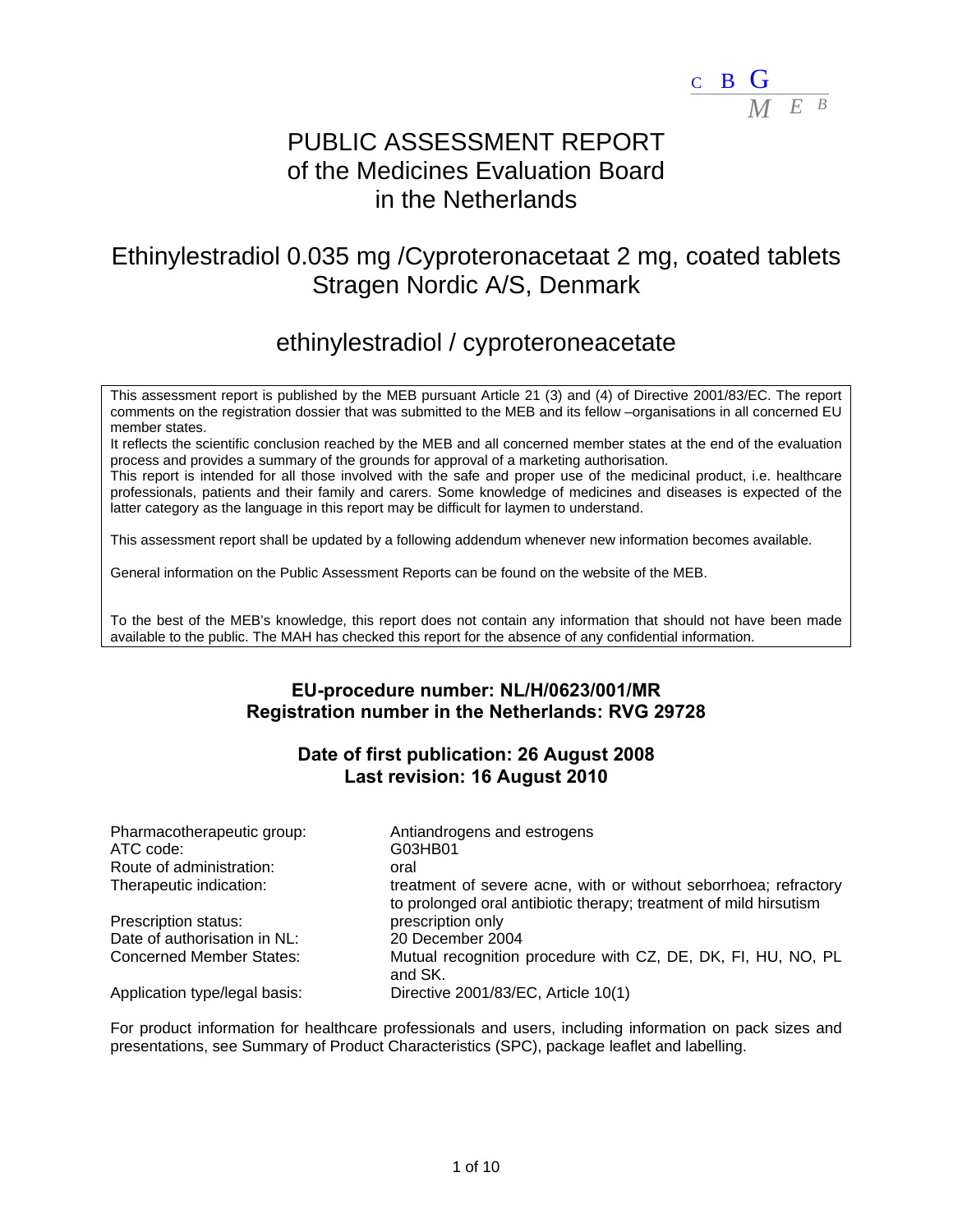

# **I INTRODUCTION**

Based on the review of the quality, safety and efficacy data, the concerned member states have granted a marketing authorisation for Ethinylestradiol 0.035 mg/Cyproteronacetaat 2 mg, coated tablets, from Stragen Nordic A/S. The date of authorisation was on 20 December 2004 in the Netherlands. The product is indicated for use in women for treatment of severe acne, with or without seborrhoea, refractory to prolonged oral antibiotic therapy, and for mild hirsutism. Although this medicinal product also acts as an oral contraceptive, it should only be used in patients requiring hormone treatment for the above conditions. This medicinal product is not recommended to be used for contraception only.

A comprehensive description of the indications and posology is given in the SPC.

Cyproteroneacetate blocks androgen-receptors and thereby reduces the influence of androgens on androgen-dependent organs. Apart from this anti-androgen effect cyproteroneacetate also shows a strong progestagenic and antigonadotropic effect. Using cyproteroneacetate enables to decrease or eliminate the signs of virilisation in women, whether the origin is an increased antrogen level or an increased peripheral sensitivity for androgens.

This mutual recognition procedure concerns a generic application claiming essential similarity with the innovator product Diane-35, coated tablets (NL License RVG 11903), containing 0.035 ethinylestradiol and 2 mg cyproteroneacetate, which has been registered in the Netherlands by Bayer B.V. since 1987. In addition, reference is made to Diane-35 authorisations in the individual member states (reference product).

The marketing authorisation is granted based on article 10(1) of Directive 2001/83/EC.

This type of application refers to information that is contained in the pharmacological-toxicological and clinical part of the dossier of the authorisation of the reference product. A reference product is a medicinal product authorised and marketed on the basis of a full dossier, i.e. including chemical, biological, pharmaceutical, pharmacological-toxicological and clinical data. This information is not fully available in the public domain. Authorisations for generic products are therefore linked to the 'original' authorised medicinal product, which is legally allowed once the data protection time of the dossier of the reference product has expired. For this kind of application, it has to be demonstrated that the pharmacokinetic profile of the product is similar to the pharmacokinetic profile of the reference product. To this end the MAH has submitted a bioequivalence study in which the pharmacokinetic profile of the product is compared with the pharmacokinetic profile of the reference product Diana-35, registered in France. A bioequivalence study is the widely accepted means of demonstrating that difference of use of different excipients and different methods of manufacture have no influence on efficacy and safety. This generic product can be used instead of its reference product.

No new preclinical and clinical studies were conducted, which is acceptable for this abridged application.

No scientific advice has been given to the MAH with respect to these products.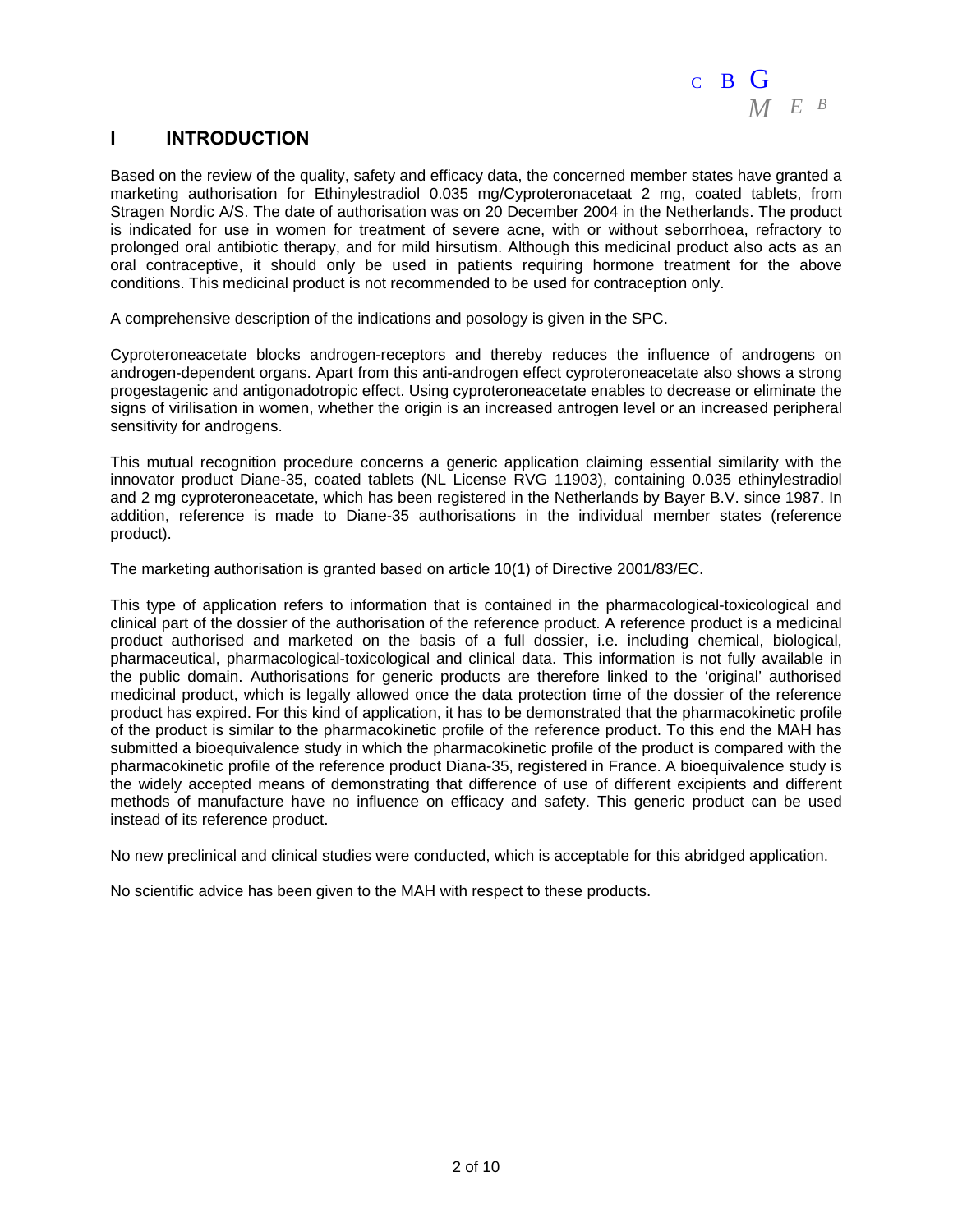

## **II SCIENTIFIC OVERVIEW AND DISCUSSION**

### **II.1 Quality aspects**

### **Compliance with Good Manufacturing Practice**

The MEB has been assured that acceptable standards of GMP (see Directive 2003/94/EC) are in place for this product type at all sites responsible for the manufacturing of the active substance as well as for the manufacturing and assembly of this product prior to granting its national authorisation.

### **Active substance and excipients**

The active substances are ethinylestradiol and cyproteroneacetate, established active substances described in the European Pharmacopoeia (Ph.Eur.\*). The drug substance cyproteroneacetate is a white or almost white crystalline powder, practically insoluble in water, very soluble in methylene chloride and freely soluble in acetone. The drug substance ethinylestradiol is a white or slightly yellowish-white crystalline powder, practically insoluble in water. The active substance specifications for ethinylestradiol and cyproteroneacetate are considered adequate to control the quality and both meet the requirements of their respective monograph in the Ph.Eur. Furthermore, for cyproteroneacetate additional specifications for related substances and residual solvents are set.

Batch analytical data demonstrating compliance with the specifications have been provided for 3 production scaled batches for cyproteroneacetate and for 3 production scaled batches for ethinylestradiol.

The Active Substance Master File (ASMF) procedure is used for the active substance cyproteroneacetate. The main objective of the ASMF procedure, commonly known as the European Drug Master File (EDMF) procedure, is to allow valuable confidential intellectual property or 'know-how' of the manufacturer of the active substance (ASM) to be protected, while at the same time allowing the applicant or marketing authorisation holder (MAH) to take full responsibility for the medicinal product, the quality and quality control of the active substance. Competent Authorities/EMA thus have access to the complete information that is necessary to evaluate the suitability of the use of the active substance in the medicinal product.

The CEP procedure is used for the active substance ethinylestradiol. Under the official Certification Procedures of the EDQM of the Council of Europe, manufacturers or suppliers of substances for pharmaceutical use can apply for a certificate of suitability concerning the control of the chemical purity and microbiological quality of their substance according to the corresponding specific monograph, and the evaluation of reduction of Transmissible Spongiform Encephalopathy (TSE) risk, according to the new general monograph, or both. This procedure is meant to ensure that the quality of substances is guaranteed and that these substances comply with the Ph.Eur. After authorisation an additional supplier for ethinylestradiol was added (see also 'Steps taken after the finalisation of the initial procedure' on page 10).

Stability data on the active substance cyproteroneacetate have been provided for 3 full-scale batches in accordance with applicable European guidelines demonstrating the stability of the active substance for 24 months. Based on the data submitted, 12 months extrapolation is acceptable and a retest period was granted of 3 years when stored in double LD-PE bags inside fibre board drums without further storage conditions.

The active substance ethinylestradiol is stable for 3 years without further storage conditions. Assessment thereof was part of granting the CEP and has been granted by the EDQM.

The used excipients are commonly used in sugar coated, immediate release tablets. The excipients are safe in the proposed concentrations. All excipients comply with the requirements in the relevant Ph.Eur. monographs, except for montan glycol wax for which reference is made to the German Pharmacopoeia (DAB).

*\*Ph.Eur. is an official handbook (pharmacopoeia) in which methods of analysis with specifications for substances are laid down by the authorities of the EU.*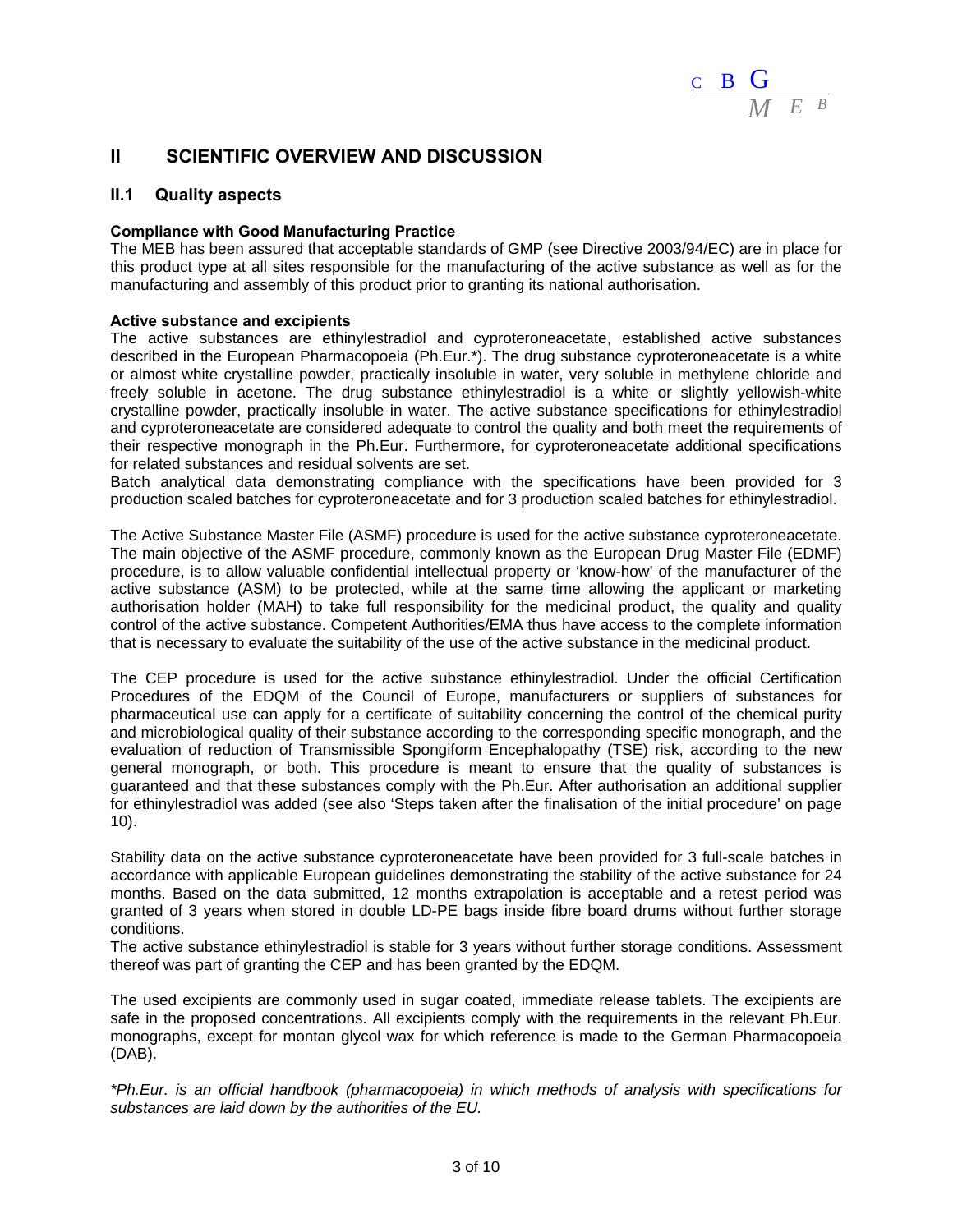

### **Medicinal Product**

**Composition** 

Ethinylestradiol 0.035 mg/ Cyproteronacetaat 2 mg, coated tablets contain as active substances 0.035 mg ethinylestradiol and 2 mg of cyproteroneacetate, and are white, round, biconvex coated tablets.

The tablets are packed in blister memo packs, made of PVC /aluminium foil.

The excipients are:

*Tablet core -* lactose monohydrate, maize starch, povidone K25 (E1201), magnesium stearate (E 470B), talc (E553B),

*Coating -* sucrose, calcium carbonate (E 170), macrogol 6,000, talc (E553B), titanium dioxide (E 171), povidone K90 ((E1201), glycerol 85% (E422), montan glycol wax (E912).

#### Pharmaceutical development

The product is an established pharmaceutical form and its development is adequately described in accordance with the relevant European guidelines.

The objective was to develop a product that would be bioequivalent with the innovator product Diane-35, coated tablets.

#### Manufacturing process and quality control of the medicinal product

The manufacturing process has been validated according to relevant European/ICH guidelines. Process validation data on the product have been presented for 3 full-scale production batches in accordance with the relevant European guidelines.

The finished product specifications are adequate to control the relevant parameters for the dosage form. The specification of the finished product is based on the monograph for tablets in the Ph.Eur. and includes tests for appearance, diameter, height, average weight, mass uniformity, disintegration time, loss on drying, uniformity of content, dissolution rate and microbiological purity. For identification, assay, related substances of both active substances an in-house HPLC-method is used. Limits in the specification have been justified and are considered appropriate for adequate quality control of the product.

Satisfactory validation data for the analytical methods have been provided.

Batch analytical data from the proposed production site(s) have been provided, demonstrating compliance with the specification.

#### Stability tests on the finished product

Stability data on the product have been provided for 3 full-scale production batches in accordance with applicable European guidelines demonstrating the stability of the product over 36 months. On basis of the data submitted, a shelf life was granted of 36 months. No specific storage conditions need to be included in the SPC or on the label.

Specific measures concerning the prevention of the transmission of animal spongiform encephalopathies Scientific data and/or certificates of suitability issued by the EDQM have been provided and compliance with the Note for Guidance on Minimising the Risk of Transmitting Animal Spongiform Encephalopathy Agents via medicinal products has been satisfactorily demonstrated.

### **II.2 Non-clinical aspects**

This product is a generic formulation of Diane-35, which is available on the European market. No new preclinical data have been submitted, and therefore the application has not undergone preclinical assessment. This is acceptable for this type of application.

#### Environmental risk assessment

The product is intended as a substitute for other identical products on the market. The approval of this product will not result in an increase in the total quantity of ethinylestradiol and cyproteroneacetate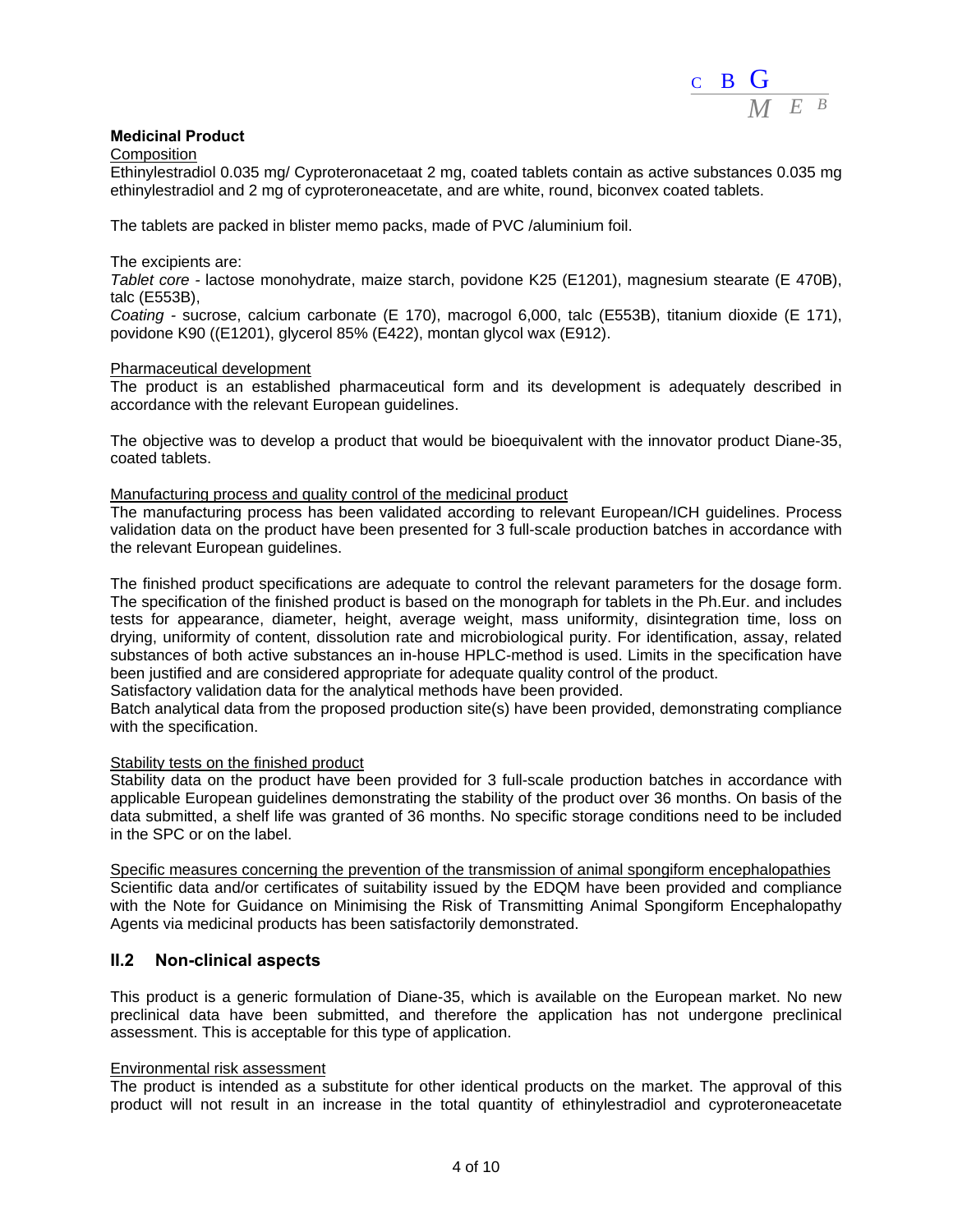

released into the environment. It does not contain any component, which results in an additional hazard to the environment during storage, distribution, use and disposal.

### **II.3 Clinical aspects**

Ethinylestradiol and cyproteroneacetate are well-known active substances with an established efficacy and tolerability.

The content of the SPC approved during the mutual recognition procedure is in accordance with that accepted for the reference product Diane-35 marketed by Bayer B.V., except for some additional advice in section 4.2 of the SPC, which was decided during the MRP. This additional information concerned the lengths of treatment and advice on stopping treatment because of insufficient clinical effect:

- It is recommended that treatment be withdrawn 3 to 4 cycles after the indicated condition(s) has/have completely resolved and that Ethinylestradiol 0.035 mg/ Cyproteronacetaat 2 mg is not continued solely to provide oral contraception.
- Therapy should be reconsidered if therapy is inadequate or fails in the following cases:
	- severe acne or seborrhoea after at least six months of therapy
		- hirsutism after at least 12 months of therapy

For this generic application, the MAH has submitted one bioequivalence study in which the pharmacokinetic profile of the test product Ethinylestradiol/cyproteroneacetate 0.035/2 mg tablet is compared with the pharmacokinetic profile of the French reference product Diana-35 tablet.

The choice of the reference product in the bioequivalence study has been justified by comparison of dissolution results and compositions of reference products in different member states.

A randomised, single-dose, 2-way cross-over, bioequivalence study was carried out under fasted conditions in 35 post-menopausal female volunteers, aged 47-63 years. Each subject received two tablets of one of the 2 ethinylestradiol/cyproteroneacetate formulations. The tablets were orally administered with 240 ml water after an overnight fast. For each subject there were 2 dosing periods, separated by a washout period of 28 days. Two subjects were withdrawn from the study. One subject was withdrawn due to adverse events and one subject was withdrawn due to a personal reason. The bioavailability of the test Ethinylestradiol/cyproteroneacetate 0.035/2 mg tablet was compared to the French reference product Diana-35 tablet (Bayer, France). Blood samples for the determination of cyproteroneacetate were taken pre-dose and at 0.5, 1, 1.5, 2, 2.5, 3, 3.5, 4, 12, 24, 48, 72, 96, 120, 144, 168 and 192 h after administration. Blood samples for the determination of ethinylestradiol were taken pre-dose and at 0.5. 1, 1.5, 2, 2.5, 3, 3.5, 4, 12, 24, 48, and 72 hours after administration. Statistical and pharmacokinetic analysis was performed on 30 subjects.

| Table 1. |  | Pharmacokinetic parameters (non-transformed values; arithmetic mean $\pm$ SD, $t_{max}$ |  |  |  |
|----------|--|-----------------------------------------------------------------------------------------|--|--|--|
|          |  | (median, range)) of cyproteroneacetate under fasted conditions.                         |  |  |  |

| <b>Treatment</b> | $AUC_{0-t}$             | $AUC_{0-\infty}$        | $C_{\text{max}}$        | $\mathbf{t}_{\mathsf{max}}$ | $t_{1/2}$          |
|------------------|-------------------------|-------------------------|-------------------------|-----------------------------|--------------------|
| $N = 30$         | pa.h/ml                 | pg.h/ml                 | pa/ml                   |                             |                    |
| <b>Test</b>      | 318206 $\pm$<br>78627   | $403150 \pm 116224$     | $27436 \pm 5873$        | $2.00 \pm 0.00$             | $103.55 \pm 24.84$ |
| <b>Reference</b> | 327887 $\pm$<br>85063   | $428493 + 132888$       | $2994 \pm 7268$         | $1.50 \pm 0.50$             | $116.80 \pm 38.68$ |
| *Ratio(90% CI)   | 0.97<br>$(0.94 - 1.00)$ | 0.95<br>$(0.91 - 0.98)$ | 0.92<br>$(0.92 - 1.09)$ |                             |                    |
| CV(%)            | 7.3                     | 9.2                     | 14.5                    | $- -$                       | --                 |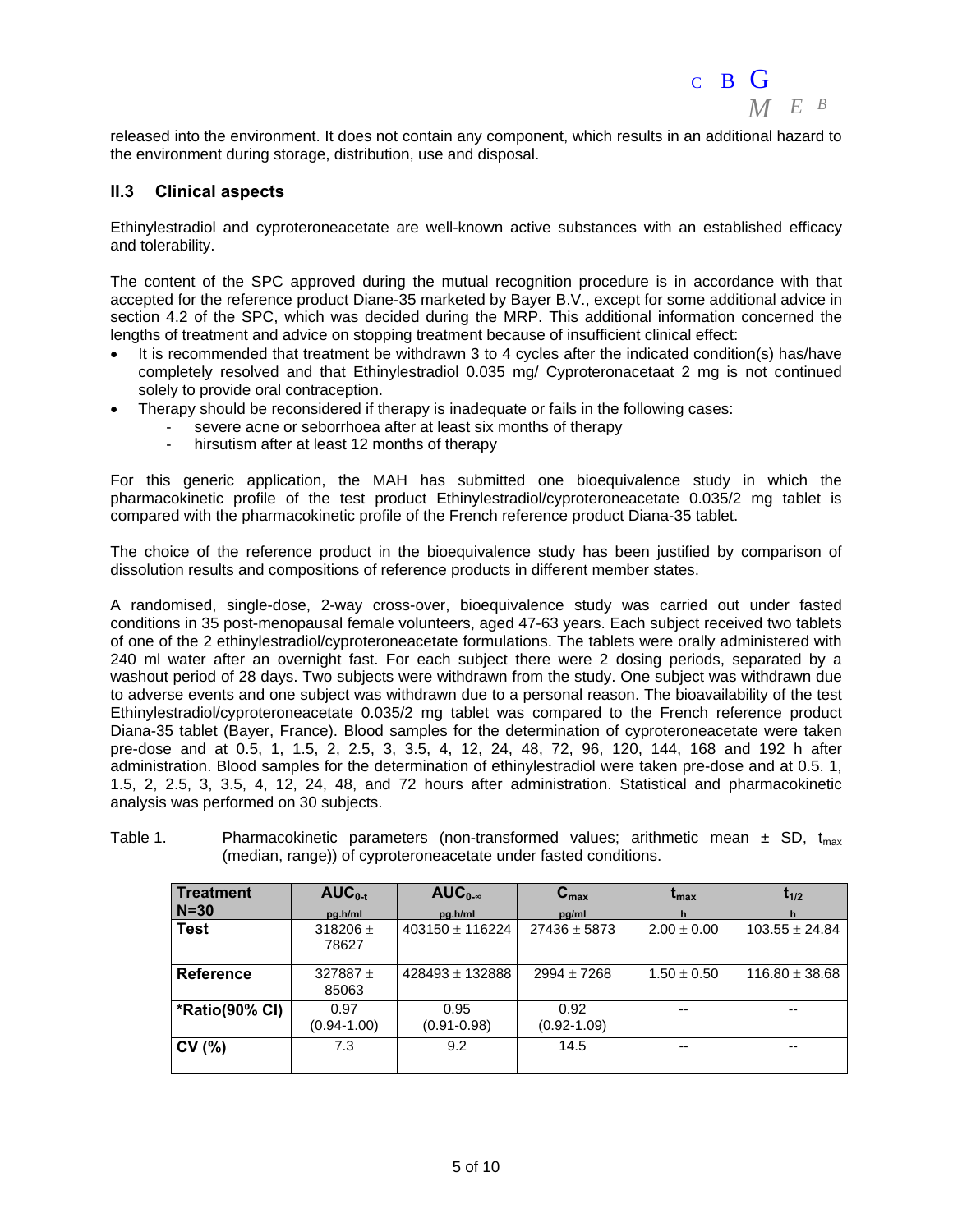

|                  | $AUC_{0.8}$ area under the plasma concentration-time curve from time zero to infinity |
|------------------|---------------------------------------------------------------------------------------|
|                  | $AUC_{0,t}$ area under the plasma concentration-time curve from time zero to t hours  |
| $C_{\text{max}}$ | maximum plasma concentration                                                          |
| $t_{\rm max}$    | time for maximum concentration                                                        |
| $t_{1/2}$        | half-life                                                                             |
|                  |                                                                                       |

*\*ln-transformed values* 

Table 2. Pharmacokinetic parameters (non-transformed values; arithmetic mean  $\pm$  SD,  $t_{\text{max}}$ (median, range)) of ethinylestradiol under fasted conditions.

| l Treatment                                                                          | $AUC_{0-t}$                    | $AUC_{0-\infty}$ | $C_{\text{max}}$ | $t_{\rm max}$   | $t_{1/2}$        |  |  |  |
|--------------------------------------------------------------------------------------|--------------------------------|------------------|------------------|-----------------|------------------|--|--|--|
| $N = 30$                                                                             | pg.h/ml                        | pg.h/ml          | pg/ml            |                 |                  |  |  |  |
| <b>Test</b>                                                                          | $2044 \pm 761$                 | $2275 \pm 849$   | $169 \pm 52$     | $2.00 \pm 0.75$ | $16.07 \pm 4.76$ |  |  |  |
|                                                                                      |                                |                  |                  |                 |                  |  |  |  |
| <b>Reference</b>                                                                     | $2027 \pm 613$                 | $2229 \pm 683$   | $177 \pm 59$     | $2.00 \pm 0.50$ | $16.81 \pm 5.39$ |  |  |  |
|                                                                                      |                                |                  |                  |                 |                  |  |  |  |
| *Ratio(90% CI)                                                                       | 0.99                           | 1.00             | 0.96             |                 |                  |  |  |  |
|                                                                                      | $(0.92 - 1.05)$                | $(0.94 - 1.07)$  | $(0.92 - 1.00)$  |                 |                  |  |  |  |
| CV(%)                                                                                | 14.9                           | 15.2             | 9.8              |                 |                  |  |  |  |
|                                                                                      |                                |                  |                  |                 |                  |  |  |  |
| $AUC_{0}$ area under the plasma concentration-time curve from time zero to infinity  |                                |                  |                  |                 |                  |  |  |  |
| $AUC_{0,t}$ area under the plasma concentration-time curve from time zero to t hours |                                |                  |                  |                 |                  |  |  |  |
| maximum plasma concentration<br>$C_{\text{max}}$                                     |                                |                  |                  |                 |                  |  |  |  |
| $t_{\text{max}}$                                                                     | time for maximum concentration |                  |                  |                 |                  |  |  |  |
| half-life<br>$t_{1/2}$                                                               |                                |                  |                  |                 |                  |  |  |  |
|                                                                                      |                                |                  |                  |                 |                  |  |  |  |

*\*ln-transformed values* 

The combination of ethinylestradiol and cyproteronacetate should be taken once daily without reference to food intake. From the literature it is known that food does not interact with the absorption of ethinylestradiol and cyproteroneacetate. Therefore, a food interaction study is not deemed necessary.

The 90% confidence intervals calculated for  $AUC_{0\text{-inf}}$ ,  $AUC_{0\text{-t}}$ , and  $C_{\text{max}}$  of ethinylestradiol acetate and the AUC<sub>0-t</sub>, and C<sub>max</sub> of cyproterone acetate are in agreement with those calculated by the MAH and are within the bioequivalence acceptance range of 0.80-1.25. Based on the pharmacokinetic parameters of ethinylestradiol and cyproteroneacetate under fasted conditions, it can be concluded that Ethinylestradiol/cyproteronacetaat 0.035/2 mg tablet and the French reference product Diana-35 tablet are bioequivalent with respect to the extent and rate of absorption. And fulfil the bioequivalence requirements outlined in the relevant CHMP Note for Guidance.

Due to its relatively long terminal half-life the extrapolation of the  $AUC_{0\text{-inf}}$  of cyproteroneacetate was more than 20% in most cases. This is considered of no importance because sampling was performed over 192 hours and absorption is supposed to be completed over this time range.

The formula and preparation of the bioequivalence batch is identical to the formula proposed for marketing.

The MEB has been assured that the bioequivalence study has been conducted in accordance with acceptable standards of Good Clinical Practice (GCP, see Directive 2005/28/EC) and Good Laboratory Practice (GLP, see Directives 2004/9/EC and 2004/10/EC).

### Readability test

At the time of first registration a readability test was not required; therefore the absence of a readability test is accepted.

#### Risk Management Plan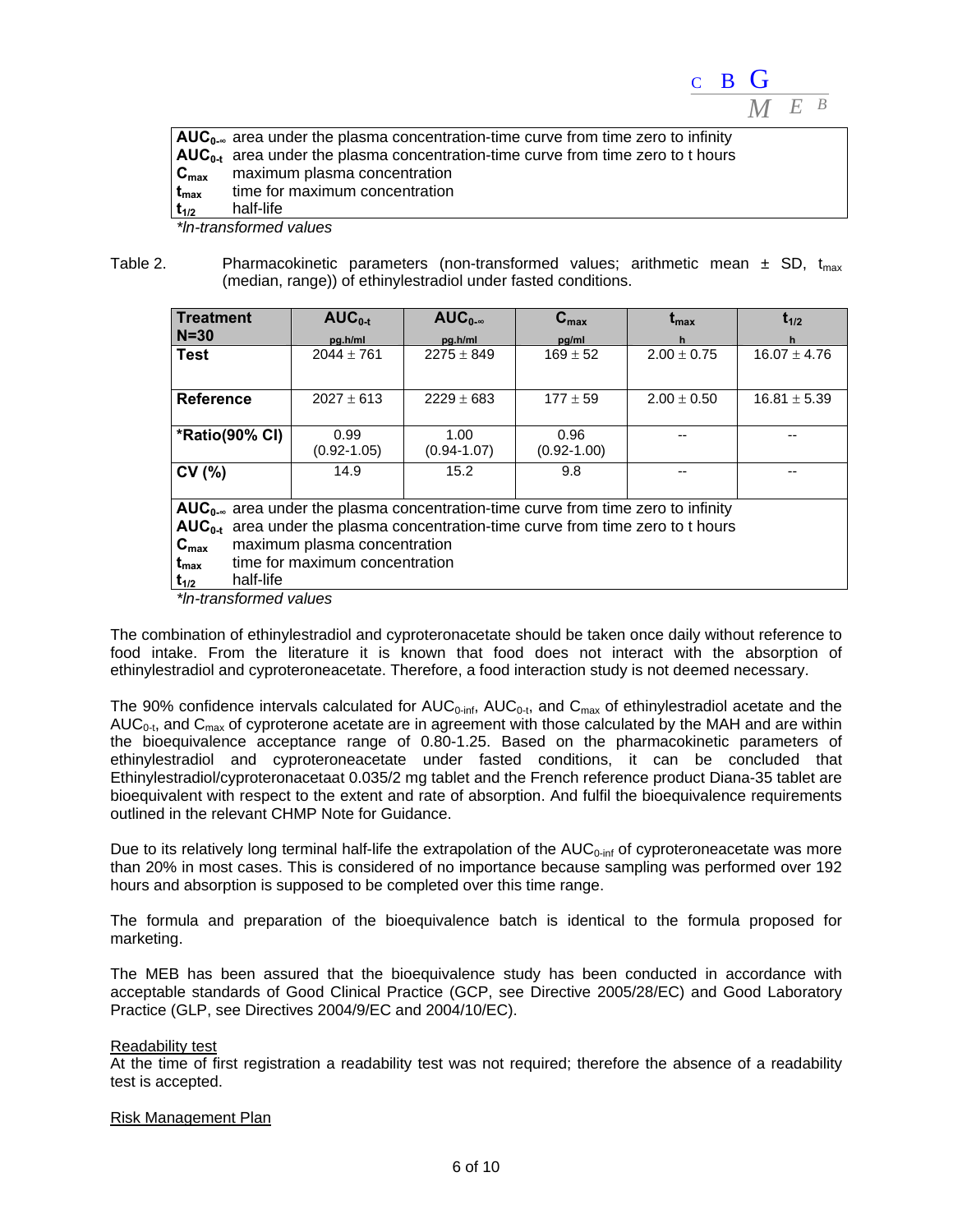

Ethinylestradiol and cyproteronacetate were first approved in 1987, and there is now more than 10 years post-authorisation experience with the active substance. The safety profiles of ethinylestradiol and cyproteronacetate can be considered to be well established and no product specific pharmacovigilance issues were identified pre- or post authorisation which are not adequately covered by the current SPC. Additional risk minimisation activities have not been identified for the reference medicinal product. The MAH has a pharmacovigilance system at their disposal, which is based on the current European legislation. Routine pharmacovigilance activities are sufficient to identify actual or potential risks and a detailed European Risk Management Plan is not necessary for this product.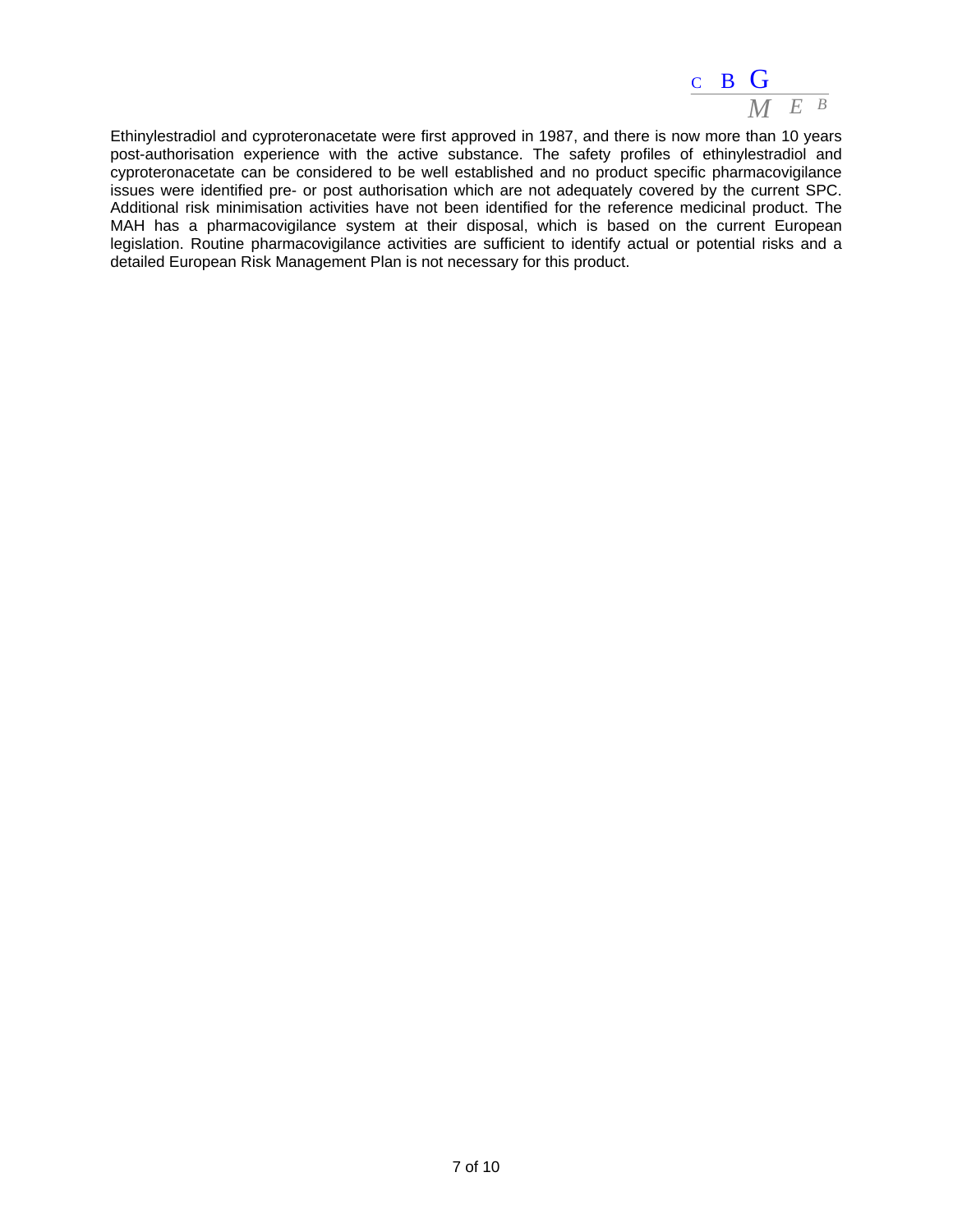

# **III OVERALL CONCLUSION AND BENEFIT-RISK ASSESSMENT**

Ethinylestradiol 0.035 mg /Cyproteronacetaat 2 mg, coated tablets, has a proven chemical-pharmaceutical quality and is a generic form of Diane-35. Diane-35 is a well-known medicinal product with an established favourable efficacy and safety profile.

Bioequivalence has been shown to be in compliance with the requirements of European guidance documents. The SPC is consistent with that of the reference product.

The MAH has provided written confirmation that systems and services are in place to ensure compliance with their pharmacovigilance obligations.

The SPC, package leaflet and labelling are in the agreed templates. Braille conditions are met by the MAH. Additional advice on the duration of treatment was added to the SPC during the MRP.

The Board followed the advice of the assessors. Ethinylestradiol 0.035 mg /Cyproteronacetaat 2 ml is authorised in the Netherlands on 20 December 2004.

There was no discussion in the CMD(h). Agreement between member states was reached during a written procedure.The concerned member states, on the basis of the data submitted, considered that bioequivalence has been demonstrated for Ethinylestradiol 0.035 mg/Cyproteronacetaat 2 mg with the reference product, and have therefore granted a marketing authorisation. The mutual recognition procedure was finished on 8 December 2005.

The PSUR submission cycle is 3 years. The first PSUR will cover the period from 8 December 2005 until 8 December 2008.

The date for the first renewal will be: 8 December 2010.

There were no post-approval commitments made during the procedure.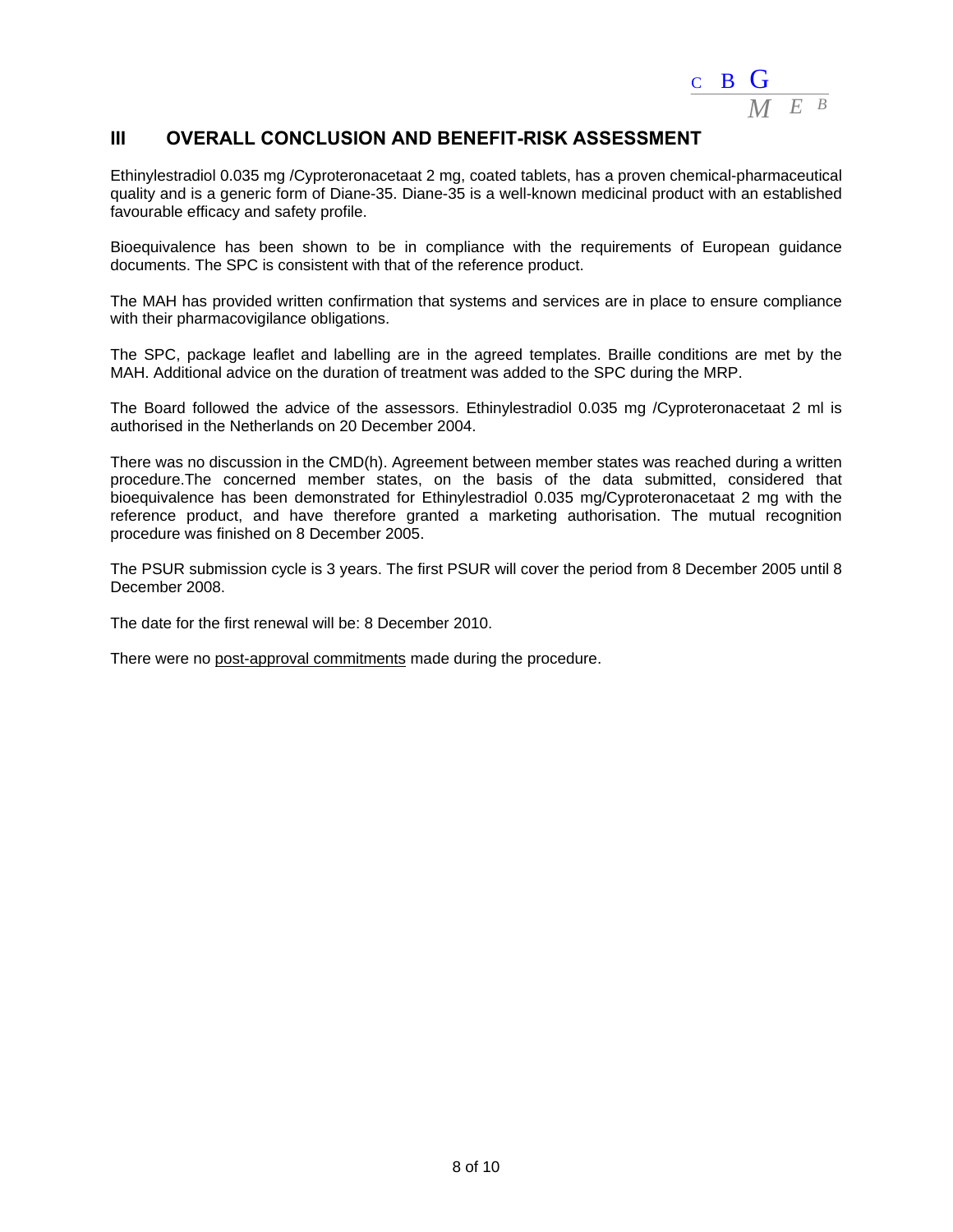

# **List of abbreviations**

| <b>ASMF</b>               | <b>Active Substance Master File</b>                                                                   |
|---------------------------|-------------------------------------------------------------------------------------------------------|
| <b>ATC</b>                | Anatomical Therapeutic Chemical classification                                                        |
| <b>AUC</b>                | Area Under the Curve                                                                                  |
| BP                        | British Pharmacopoeia                                                                                 |
| <b>CEP</b>                | Certificate of Suitability to the monographs of the European Pharmacopoeia                            |
| <b>CHMP</b>               | Committee for Medicinal Products for Human Use                                                        |
| CI                        | Confidence Interval                                                                                   |
| $\mathbf{C}_{\text{max}}$ | Maximum plasma concentration                                                                          |
| CMD(h)                    | Coordination group for Mutual recognition and Decentralised procedure for<br>human medicinal products |
| <b>CV</b>                 | <b>Coefficient of Variation</b>                                                                       |
| <b>EDMF</b>               | European Drug Master File                                                                             |
| <b>EDQM</b>               | European Directorate for the Quality of Medicines                                                     |
| EU                        | European Union                                                                                        |
| <b>GCP</b>                | <b>Good Clinical Practice</b>                                                                         |
| <b>GLP</b>                | <b>Good Laboratory Practice</b>                                                                       |
| <b>GMP</b>                | Good Manufacturing Practice                                                                           |
| <b>ICH</b>                | International Conference of Harmonisation                                                             |
| MAH                       | <b>Marketing Authorisation Holder</b>                                                                 |
| MEB                       | Medicines Evaluation Board in the Netherlands                                                         |
| <b>OTC</b>                | Over The Counter (to be supplied without prescription)                                                |
| <b>PAR</b>                | <b>Public Assessment Report</b>                                                                       |
| Ph.Eur.                   | European Pharmacopoeia                                                                                |
| <b>PL</b>                 | Package Leaflet                                                                                       |
| <b>PSUR</b>               | Periodic Safety Update Report                                                                         |
| <b>SD</b>                 | <b>Standard Deviation</b>                                                                             |
| <b>SPC</b>                | <b>Summary of Product Characteristics</b>                                                             |
| $t_{\frac{1}{2}}$         | Half-life                                                                                             |
| $t_{\sf max}$             | Time for maximum concentration                                                                        |
| <b>TSE</b>                | Transmissible Spongiform Encephalopathy                                                               |
| <b>USP</b>                | Pharmacopoeia in the United States                                                                    |
|                           |                                                                                                       |